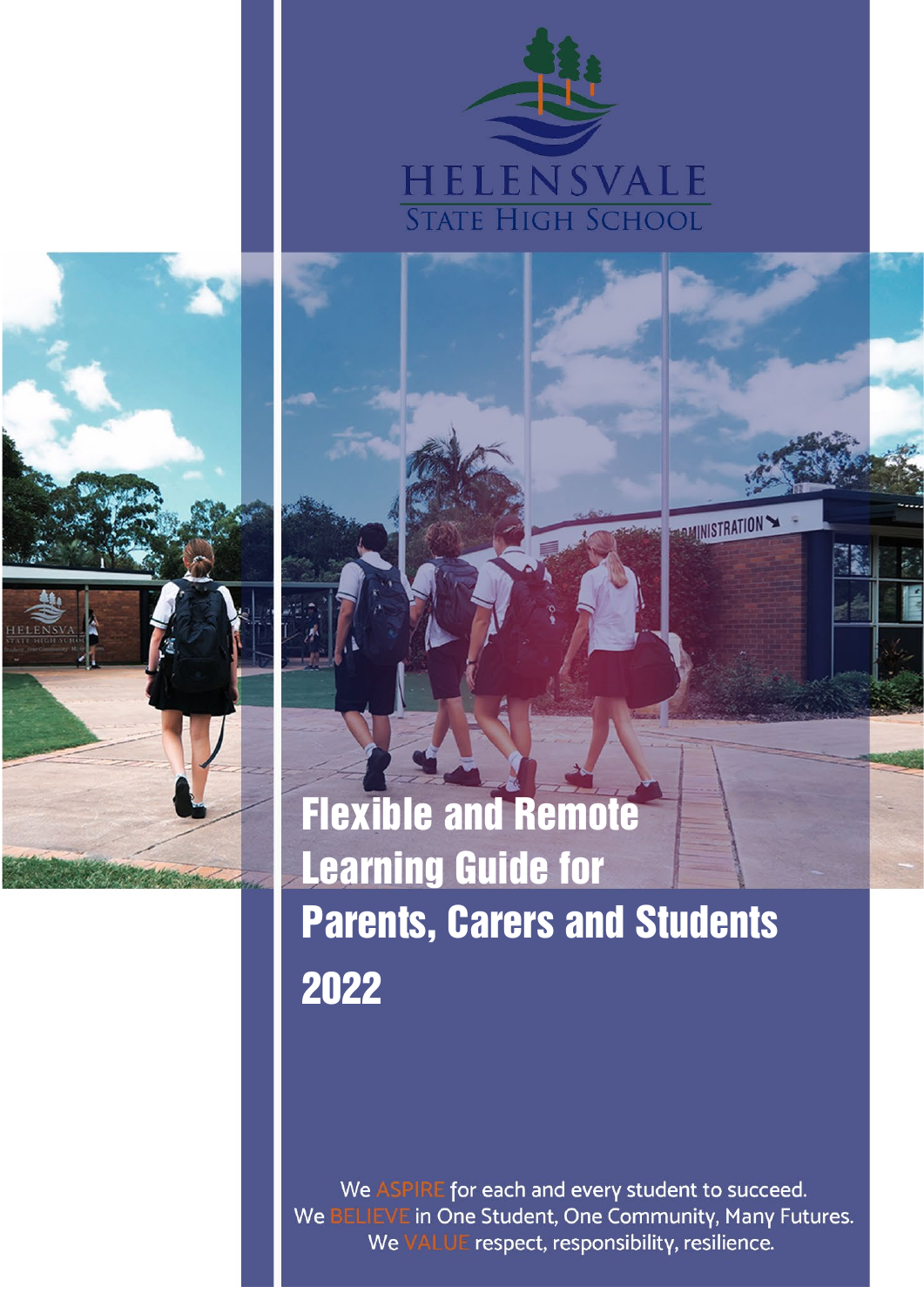Whether we are delivering in an online environment, or face to face at school, our learning purpose continues to be the provision of high-quality learning for each and every student which is exemplified in our 'One Student, One Community, Many Futures' philosophy.

## *One Student*

- Catering for the learning needs of each and every student.
- Providing for the psychological, emotional and social needs of our students.
- Every student engaging meaningfully through their online learning to prepare for future success.

## *One Community*

- Our school as a hub of learning where our parents and carers partner with teachers in ensuring learning continuity and wellbeing for our students.
- Very high expectations for learning, presentation and behaviour.

## *Many Futures*

• Our students learning 'anytime, anywhere' through flexible and remote learning and continuing to engage with their normal timetabled learning, preparing them for a successful future.

As we aspire for each and every student to succeed, this *Flexible and Remote Learning Guide* aims to support parents, carers and students when partnering with teachers in the remote delivery of a quality education.

## **Online Learning**

As learning activities and collaboration with teachers will occur primarily online, it is important that, where possible, students have laptop and Internet access. If you do not have the technology at home to access these resources, please notify your year level DEAN as soon as possible.

Online learning will take place through a blended model which includes both independent learning where teachers post learning activities on line, as well as real time, collaborative learning. Independent learning does not require teachers and students to be online at the same time. Collaborative, real-time learning, provides opportunities for students to engage with their teachers and classmates in real time.

Where possible, the school will adhere to the timetable of a normal school day. This means that learning activities will be provided by the beginning of students' normal scheduled lesson and that real time collaboration and communication with teachers and students can occur at some point during this time.

## **Learning Platforms**

The following online learning platforms will support flexible and remote delivery.

- Microsoft Teams
- OneNote Classroom Notebook
- eLearn (Blackboard) virtual classroom
- Email: If students are communicating with staff via email, it must be their EQ (school) email account.
- Student SharePoint Intranet site (student documents such as text books)
- Education Perfect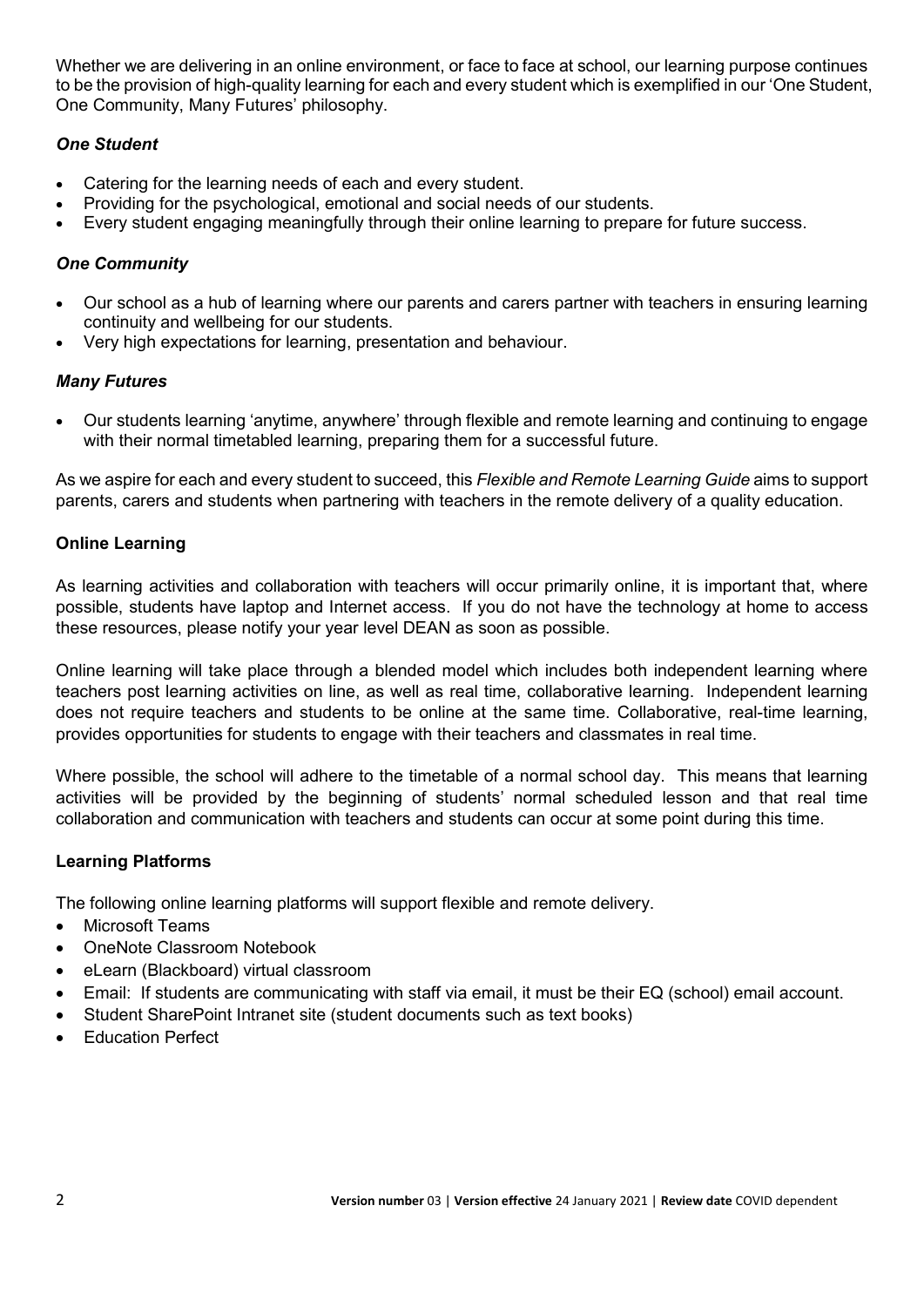## **Timetable and Lesson Structure**

Where possible students should follow their normal school timetable. Students can access their timetables via One School. Lesson times will be altered to 60 minutes (rather than 70 minutes) in duration to allow for student and staff movement and exercise break between lessons.

## **Key Contacts – Subject Selection**

Student with timetable queries and subject selection concerns are able to contact their Head of department Senior School via email, details below:

| Year 11 - Ms Brandis Head of Senior School -   | nbran10@eq.edu.au  |
|------------------------------------------------|--------------------|
| Year 12 - Ms Winters Head of Senior School –   | bwint19@eq.edu.au  |
| Mr Mitchell - Deputy Principal Senior School - | jmitc198@eq.edu.au |

Please note: while subject selection changes may be accommodated if student numbers permit, we will not be making class changes. If you have concerns regarding your allocated class when students return to Face to Face delivery they can see the head of senior school and discuss this with them.

### **Monday Lesson Times**

| 8:45am to 9:00am                      | Roll mark (students respond to an attendance email that they will receive during<br>this time) |  |  |  |  |
|---------------------------------------|------------------------------------------------------------------------------------------------|--|--|--|--|
| 9:00am to 10:00am                     | Lesson 1                                                                                       |  |  |  |  |
| 10:05am to 10.50am                    | Break 1                                                                                        |  |  |  |  |
| 11:00am to 12:00 noon                 | Lesson 2                                                                                       |  |  |  |  |
| 12:00 noon to 1:00pm                  | Break 2                                                                                        |  |  |  |  |
| 1:00pm to 2:00pm                      | Lesson 3                                                                                       |  |  |  |  |
| <b>Tuesday to Friday Lesson Times</b> |                                                                                                |  |  |  |  |
| 8:45am to 9:00am                      | Roll mark (students respond to an attendance email that they will receive during<br>this time  |  |  |  |  |
|                                       |                                                                                                |  |  |  |  |

| this time                |
|--------------------------|
| Lesson 1                 |
| Break 1                  |
| Lesson 2                 |
| Break 2                  |
| Lesson 3                 |
| Break 3                  |
| Lesson 4                 |
| Night classes (remotely) |
|                          |

Lesson delivery mode will vary depending on the demands and requirements of the subjects, the learners and the staff. However, all lessons will be structured in the following way:

- Clearly established learning intentions and success criteria (the purpose of the learning and the outcome of the learning)
- Opportunities for staff to check for understanding
- Opportunities for students to ask questions and seek clarification.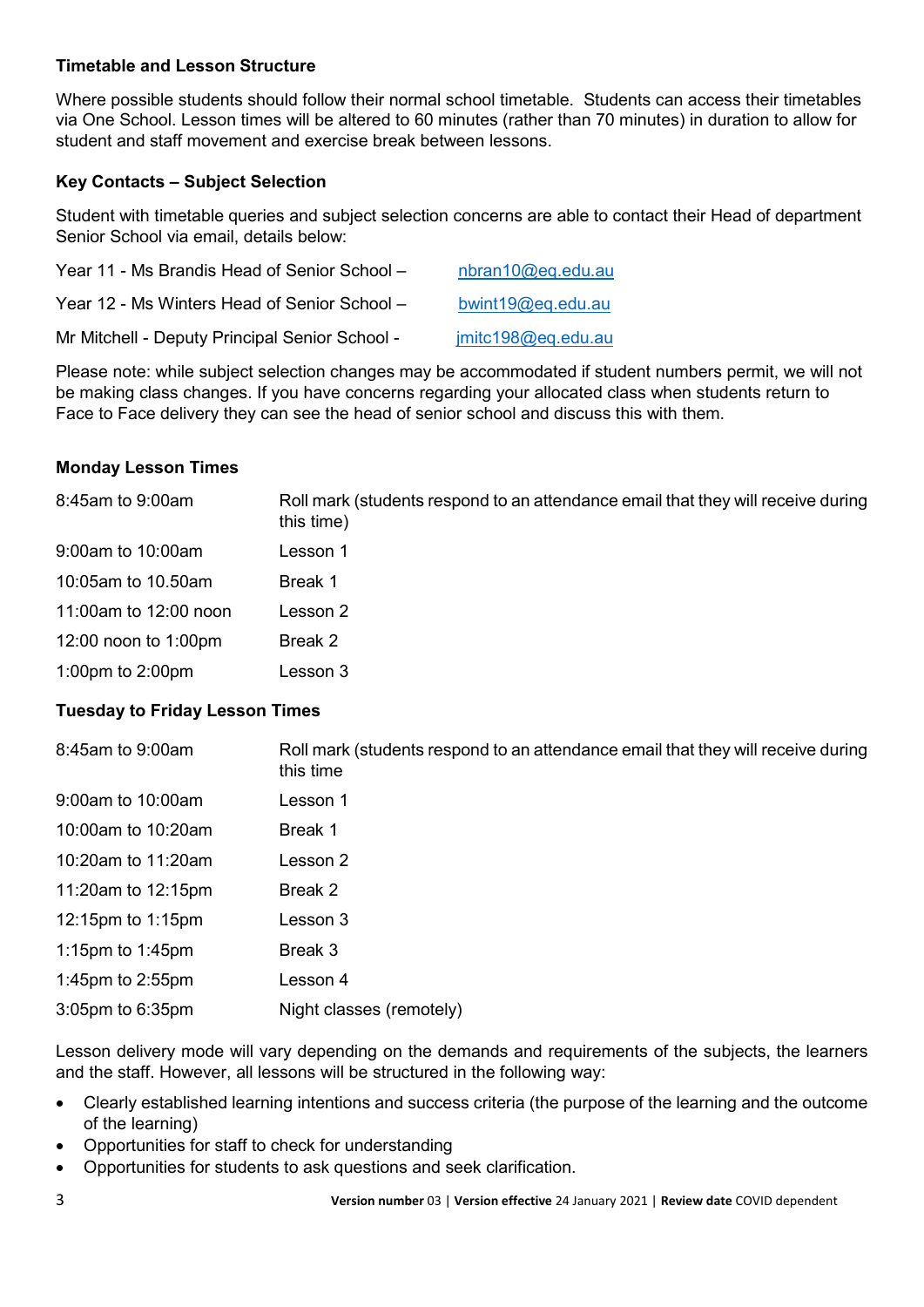• Real time collaboration

# **Example Lesson Version 1**

- 1. Student accesses learning experiences set out in OneNote for the lesson.
- 2. Teacher clearly articulates to the students the learning intention and success criteria of the lesson (the purpose of the learning and the outcome of the learning).
- 3. Student works on learning experiences set by the teacher.
- 4. Student and teacher engages in a collaborative discussion with the whole class around key concepts.
- 5. Student completes set tasks in their own tab in the OneNote so that teachers can check for student engagement, completion and understanding.

# **Example Lesson Version 2**

- 1. Student accesses the virtual classroom and downloads appropriate resources for the lesson.
- 2. Teacher clearly articulates to the students the learning intention and success criteria of the lesson (the purpose of the learning and the outcome of the learning).
- 3. Student works on learning experiences set by the teacher.
- 4. Teacher delivers key content and checks for understanding via the web-conferencing tool 'Collaborate'.

Note: Example lessons are a **guide only** to how staff may use online platforms to deliver learning.

# **Monitoring of Student Attendance and Student Engagement**

Helensvale State High School will continue to monitor student attendance and engagement by:

- Undertaking a roll mark every day. Students will receive an email each morning. Student will reply to this email with either the words 'PRESENT – HOME' or 'PRESENT – SCHOOL' to indicate that they are online and prepared for today's learning to begin. ALL students must reply to this email by 9am.
- Monitoring attendance through student participation in activities during scheduled class time by classroom teachers.
- Monitoring student engagement by staff checking for understanding throughout learning activities and through completion of set tasks.
- Further tools for monitoring engagement, attendance and the general experience of students, parents and staff may include, but are not limited to:
	- o Monitoring of engagement in online platforms
	- $\circ$  Monitoring of student work completion rates and quality of student work
	- $\circ$  Feedback from students, parents and teachers via surveys and virtual meetings.
- If your child is unwell or is unable to participate in lessons please email 2184 studentabsences@eq.edu.au. If you student is absent due to COVID-19 Related illness can you please ensure you add this information in your correspondence.

# **Communication with Parents**

In the event that parents or carers need to contact staff, please use staff emails as the method of communication. Staff, even if working remotely, will be on duty during the normal hours of the school day and therefore it is during these hours that staff will be available to respond to parent enquiries. Staff will, where possible, respond to parent emails within 48 hours. A list of staff and general office emails is available in the [Contact Us](https://helensvaleshs.eq.edu.au/our-school/contact-us) section of the school's website.

# **Communication with Students**

Teachers will be available during lesson times to collaborate with students and answer questions regarding their learning. Where possible we ask that students communicate with their teachers during this time. Teachers will continue to provide feedback and clarification of student learning regarding assessment in an ongoing manner.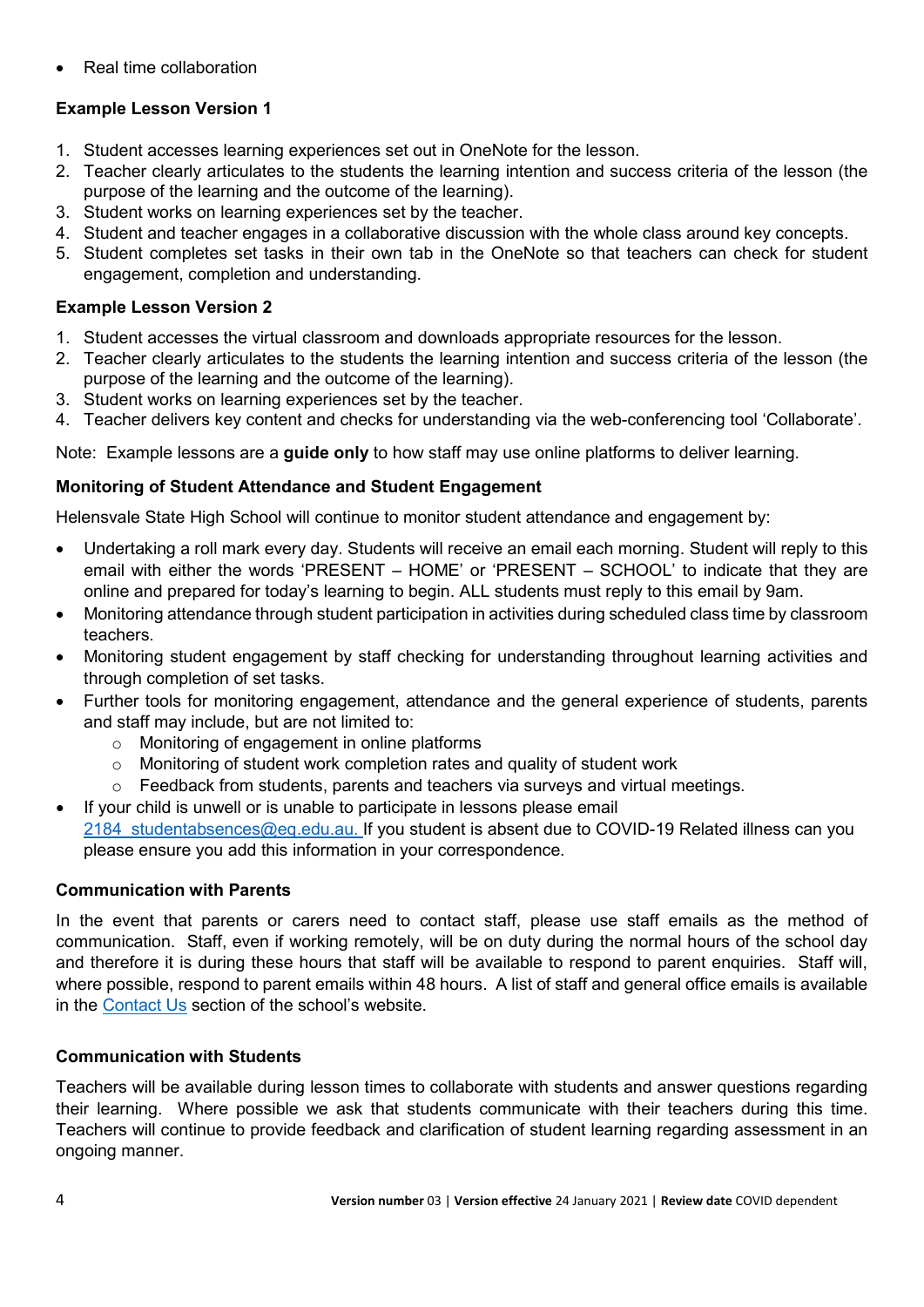## **Teacher Absence**

As staff are working remotely, there may be unforeseen or emergent circumstances which interrupt their work day. In this instance, staff will communicate with students as soon as possible and do everything they can to provide continuity of learning. If a teacher is unwell for a short period of time (a day or so) the teacher will, where possible, set work through email or online platforms and ask students to work independently for the lesson. If a teacher is unwell for a longer period of time the school will communicate with the student and their parents/carers as soon as is practical and replace the teacher.

The following *Parents as Partners* and *Student Expectations* documents have been developed to provide further support and strategies for you and your child to enhance a collaborative partnership with the school in the ongoing provision of a quality, flexible and remote education.

Thank you for your patience and understanding as we once again navigate our remote learning environments and as we continue to work together to support and educate your children during this somewhat unpredictable time.

## **Parents as Partners in Student Learning**

Our school's learning values of respect, responsibility and resilience are just as relevant to our staff and our families, as they are to our students. What our learning values might look like for parents and carers in supporting their child in a flexible and remote learning environment is outlined below.

## *Be Respectful*

- Role model being patient and staving calm. Inevitably things may go wrong, such as the Internet dropping out, computer malfunctions or your children becoming upset or agitated through the remote learning process.
- Be mindful that teachers generally have over 100 students to support in any given day (some have more). Teachers will be responding to emails from their students, parents and carers, from the school and from the Department.
- Like you, teachers may also have children and family members which they need to look after at home, as well as continue to work from home. Emergent situations may arise, in which case the school will have a contingency plan to ensure learning continuity of your child as best we can.
- Ensure students are presenting appropriately given that there will be online forums.

### *Be Responsible*

- Create a learning space for your child to learn without distractions such as TVs, phones, side conversations with others in their vicinity.
- Ensure your child has access to equipment and stationery required for home learning—pens, papers, computers (including Internet access), printers, etc. If you are unable to provide this please contact the school.
- Establish routines. Students and teachers will be following their normal timetable as much as possible.
- Encourage your child to maintain their lesson and break times commensurate to a normal school day wherever possible.
- Encourage attendance and participation in opportunities for real-time collaboration.
- Engage in your child's learning by:
	- o Maintaining communication with your child's teacher and the school by email.
	- $\circ$  Monitoring deadlines for submission of assignments and assessments.
	- Asking your child to discuss the learning they are engaging in.
- Monitor time spent on learning and encouraging them (and you) to reach out to teachers for support when needed.
- Prepare meals and snacks as you would for a normal school day to assist in maintaining a study pattern.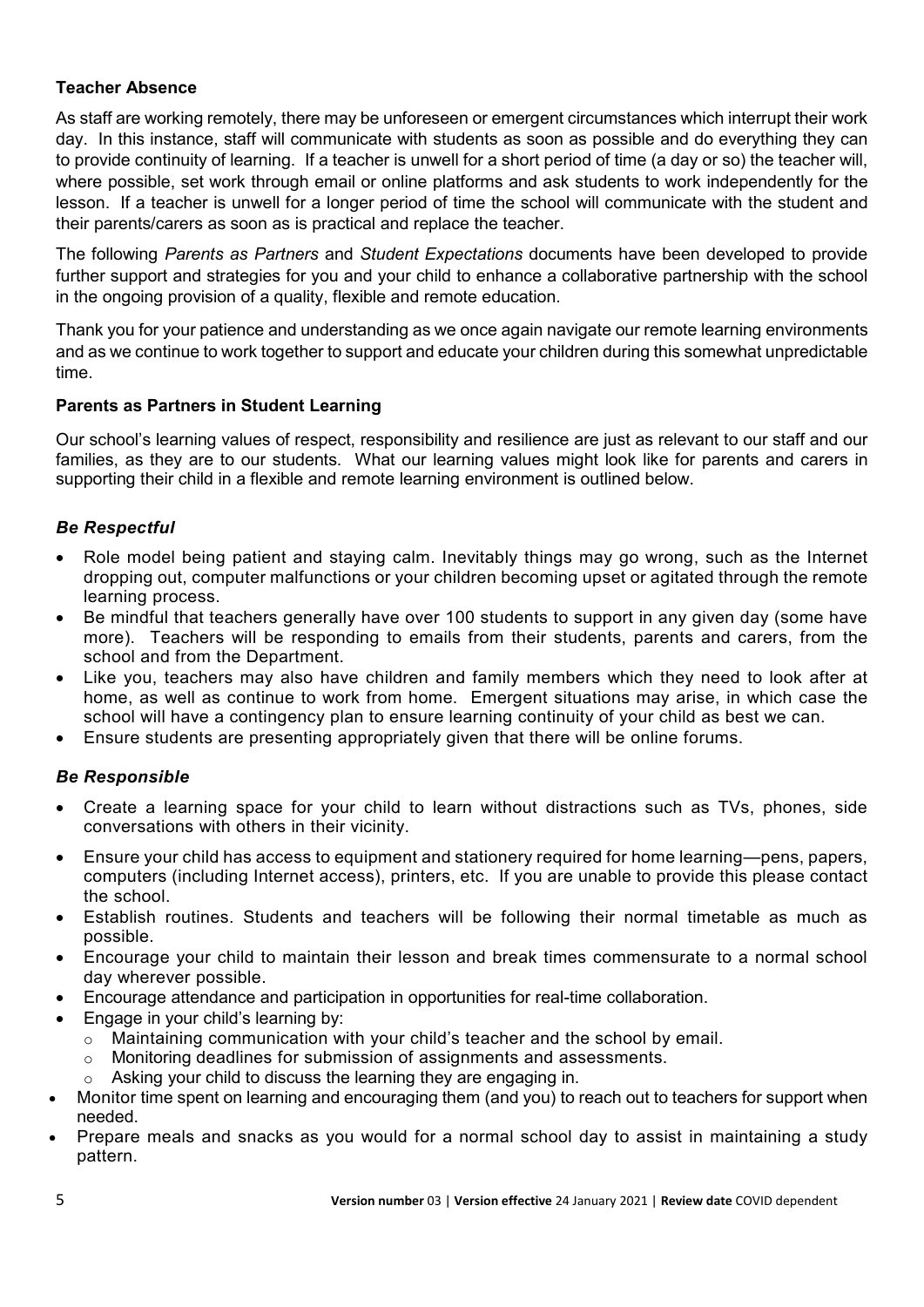## *Be Resilient*

- No doubt there will be challenges and frustrations that staff, students and parents will experience in these unprecedented times. Together, we will work through these challenges.
- Role model the learning values of respect, responsibility and resilience to your children.
- Don't be afraid to reach out and access support.

And finally, support wellbeing by encouraging physical activity, a balance between learning and leisure time, and accessing wellbeing support from our Support Service Team where appropriate.

#### **Student Learning Expectations**

Whether participating in online learning or in the classroom, high expectations of student behaviour remain the same. Students are to follow the *Student Code of Conduct* to ensure high standards of behaviour so that learning and teaching in our school can be effective and students can participate positively.

#### *Be Respectful*

- Use classroom language with your teachers and peers. The language you use when communicating with your teachers and peers in an online learning environment should be the same as what would be considered appropriate in a classroom.
- Wear appropriate clothing.
- Follow protocols for communicating in an online forum.

#### *Be Responsible*

- Identify an appropriate space for you to learn. This should be comfortable, quiet and free from distractions.
- Keep as regular a routine as you can. As much as possible, follow the structure of your normal school day.
- Check the appropriate online platforms for instruction and learning activities at the start of each lesson.
- Attend, as much as possible, the real-time opportunities to engage with your teachers and your peers.
- Complete learning tasks to the best of your ability.
- Submit assessments and homework tasks by the due date as communicated by teachers.
- Many of the school rules will still apply. These will be communicated and reinforced by your teachers and deans.
- Regularly check your emails and use your EQ (school) email when corresponding with teachers.
- Take breaks from your screen. Move around and try not to sit all day.

#### *Be Resilient*

- Have a positive, growth mindset. Remember GRIT.
- Everybody at some stage ends up in the learning pit. Take on challenges. See failure as an opportunity to learn and grow.
- Ask questions and seek clarification from your teachers as you need to.

Further information for parents, carers and students is provided in the attached Appendices:

#### Appendix 1: Online Learning Information for Families

Appendix 2: Student Positive Behaviour Matrix for Online Learning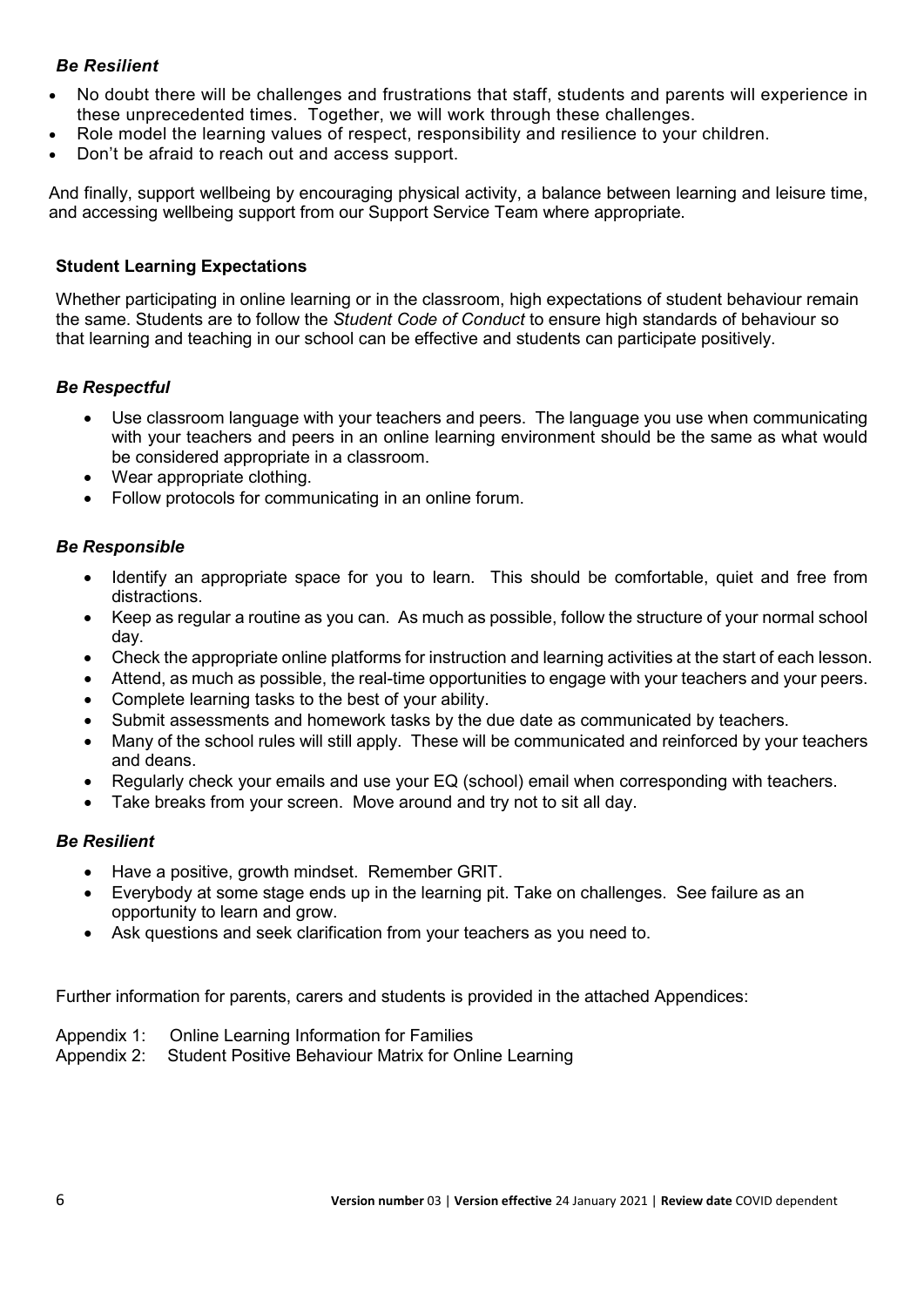# **Appendix 1**

## **Online Learning Information for Families**

This document is designed to provide both students and parents/carers with all the information you need to access online learning options being utilised in the event of off campus learning requirements. For detailed use of these programs, the student has or will receive support from their class teachers.

## *IT Support Contact Information*

| <b>Email:</b> 2184 systech@eq.edu.au         | Regardless of when emails are sent to us, the<br>expectation is that they will be responded to within<br>working hours (see below). Emails sent to this address<br>go to all IT staff. |
|----------------------------------------------|----------------------------------------------------------------------------------------------------------------------------------------------------------------------------------------|
| <b>Phone:</b>                                | <b>Availability:</b>                                                                                                                                                                   |
| <b>IT Support Office</b>                     | Monday to Friday                                                                                                                                                                       |
| 55738572   55738519   55738548               | $\bullet$                                                                                                                                                                              |
| In the event of total shut down, we will set | 7:30am to 3:30pm                                                                                                                                                                       |
| call forwarding on all of these numbers      | $\bullet$                                                                                                                                                                              |

## *Communication – Student School Email*

Apart from any other form of communication through online learning programs, all students will typically communicate with their teachers through their school email account, which every student has been provided with upon enrolment. Students' email address is simply their school **login username**, followed by the suffix: **@eq.edu.au**

## **ONLINE LEARNING PROGRAMS**

## *SharePoint Student Intranet Page*

Both on campus and away from school, students can access many resources from their Helensvale SHS *[SharePoint Student Intranet](https://qedu.sharepoint.com/sites/2184/student)* page which features:

- Daily student notices
- Curriculum materials that are too large to email students
- **Links to all online resources listed in this document**

## *OneDrive*

In addition to students saving files on their own laptops, each student has a cloud storage space provided by Ed Qld/Microsoft on *OneDrive*. Important assessment files **should** be backed up to this drive as a precaution. *OneDrive* also has the advantage of being accessible from any computer that can access the Internet.

## *eLearn (Blackboard) at the Learning Place*

The *Learning Place* is the Department's comprehensive eLearning environment providing secure access to an innovative range of digital tools, resources and online spaces for teaching and learning. Teachers enrol students in online learning classes through *eLearn (Blackboard)* at this site. Not every teacher uses this space, but where it is required, teachers will clearly convey this information to their students.

## *OneNote Class Notebook & Microsoft Teams*

The *OneNote Class Notebook* and *Microsoft Teams* are programs that allow teachers to set up an easy to navigate space for students to access course materials assigned to them by their teacher. Conceptually, *OneNote* is like an exercise book with dividers/sections and pages within each section. *Microsoft Teams* is more like a meeting space where the teacher and students can collaborate as a whole class or one to one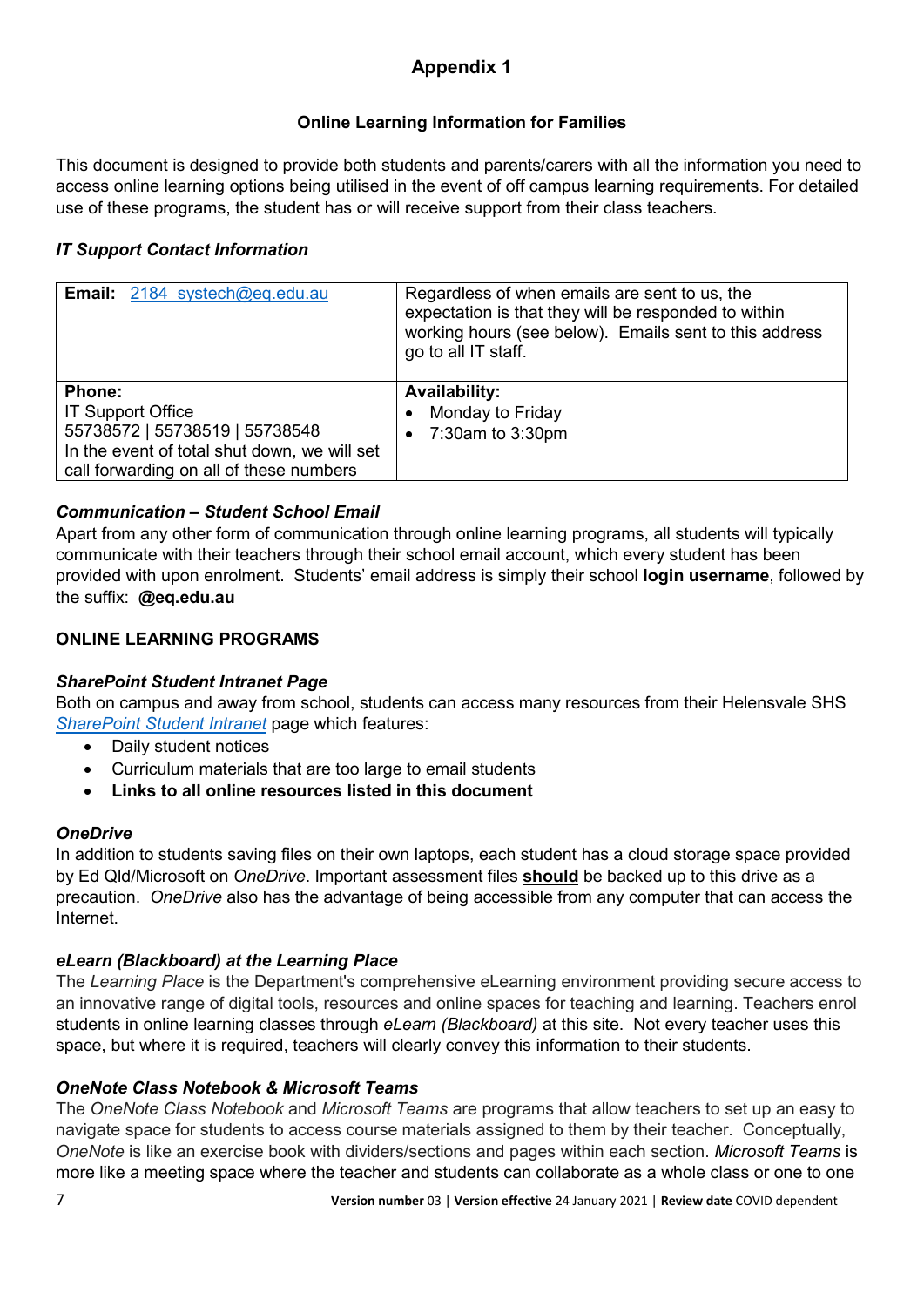in a digital space. Many teachers use both these applications; others one or the other, Microsoft Teams is quickly becoming the key digital space that is utilised for classes both on and off campus.

## *Education Perfect*

*Education Perfect* is a third party online platform designed to make learning fun, engaging and effective, covering the core subjects of Maths, English, Science and Humanities. At various times, teachers direct students to this website for homework, revision, extension activities and quizzes to reinforce their learning. Although students are free to engage in these activities at any time of their choosing, if teachers require specific tasks to be done, they will indicate this through *MyEDiary* entries.

### *OneSchool*

Students would mainly access the statewide *OneSchool* data base to view their school timetable and update their SET Plan. It is not a learning resource. Students can access OneSchool at any time to on or off campus, to check their timetable if they are not sure of their class days/times in a learning at home environment.

## *Turnitin*

*Turnitin* is an originality checking and plagiarism prevention service that checks student assignment work for citation mistakes or inappropriate copying. The school has been using this platform for many years and by now students in the senior school would have all used it regularly to submit written assignments. Students in the junior school, especially year 7 students, may still be unfamiliar with this product.

### *Accessing these resources*

On the next page, you will find a quick reference chart containing the names of he various digital programs, the web address for them and details of what login credentials are required for each. Here is a short check list to precede any learning from home period, should the need arise.

- Have your child access their school email while you are watching and ensure they do the following:
	- o View and action all emails in their inbox.
	- $\circ$  Remove redundant emails from all folders inbox, deleted items, junk email, etc.
	- $\circ$  Send an email to themselves (with a copy also sent to your email address), perhaps adding an attachment to ensure they can effectively use their school email. **N.B.** They will need these skills to email their teachers with draft and final copies of assessment, if not on campus.
- Check that for each platform they know their login details.
- Record all these details somewhere for easy access in case your child forgets them.
- Contact IT Support staff for password resets/other advice as soon as possible if issues arise.
- Print the following *Quick Reference Guide* and keep it beside your child's computer.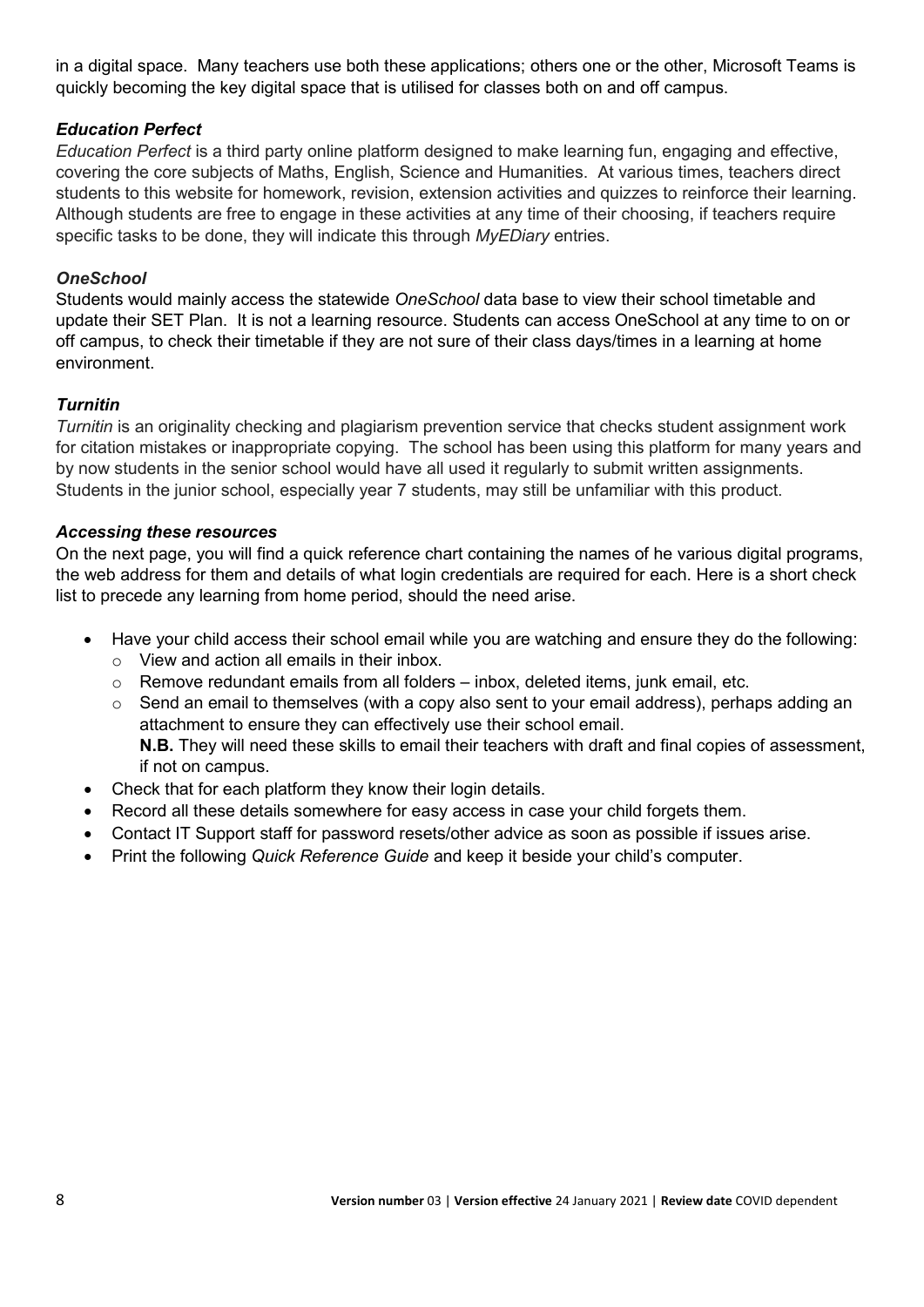## *Quick reference guide to online programs*

| <b>ONLINE</b>            | <b>WEB ADDRESS</b>                             | <b>LOGIN REQUIREMENTS AT</b>   |
|--------------------------|------------------------------------------------|--------------------------------|
| <b>PROGRAM</b>           |                                                | <b>SITE</b>                    |
| <b>Student Email</b>     | https://owa.eq.edu.au                          | School username &              |
|                          |                                                | accompanying password          |
|                          |                                                |                                |
| <b>OneDrive Folder</b>   | From student email, open OneDrive link from    | School username &              |
|                          | this menu at the top left:                     | accompanying password          |
|                          | Ш                                              |                                |
| <b>Student Intranet</b>  | https://qedu.sharepoint.com/sites/2184/student | School username &              |
| Page                     |                                                | accompanying password          |
|                          |                                                |                                |
| <b>Microsoft Teams</b>   | https://teams.microsoft.com                    | School username &              |
|                          |                                                | accompanying password          |
|                          |                                                |                                |
| eLearn (Blackboard)      | https://elearn.eq.edu.au/                      | School username &              |
|                          |                                                | accompanying password          |
|                          |                                                |                                |
| <b>OneNote Class</b>     | https://www.office.com/launch/onenote          | School username &              |
| Notebook                 | <b>OR</b>                                      | accompanying password          |
|                          | From student email, open One Note link from    |                                |
|                          | this menu at the top left:                     |                                |
|                          | m                                              |                                |
| <b>Education Perfect</b> | https://www.educationperfect.com/app/#/login   | Username is school email       |
|                          |                                                | address & password set by      |
|                          |                                                | student                        |
|                          |                                                |                                |
| OneSchool                | https://oslp.eq.edu.au                         | School username &              |
|                          |                                                | accompanying password          |
|                          |                                                |                                |
| <b>Turnitin</b>          | https://www.turnitin.com                       | Email address & password       |
|                          |                                                | student has set for themselves |
|                          |                                                |                                |

## **Appendix 2**